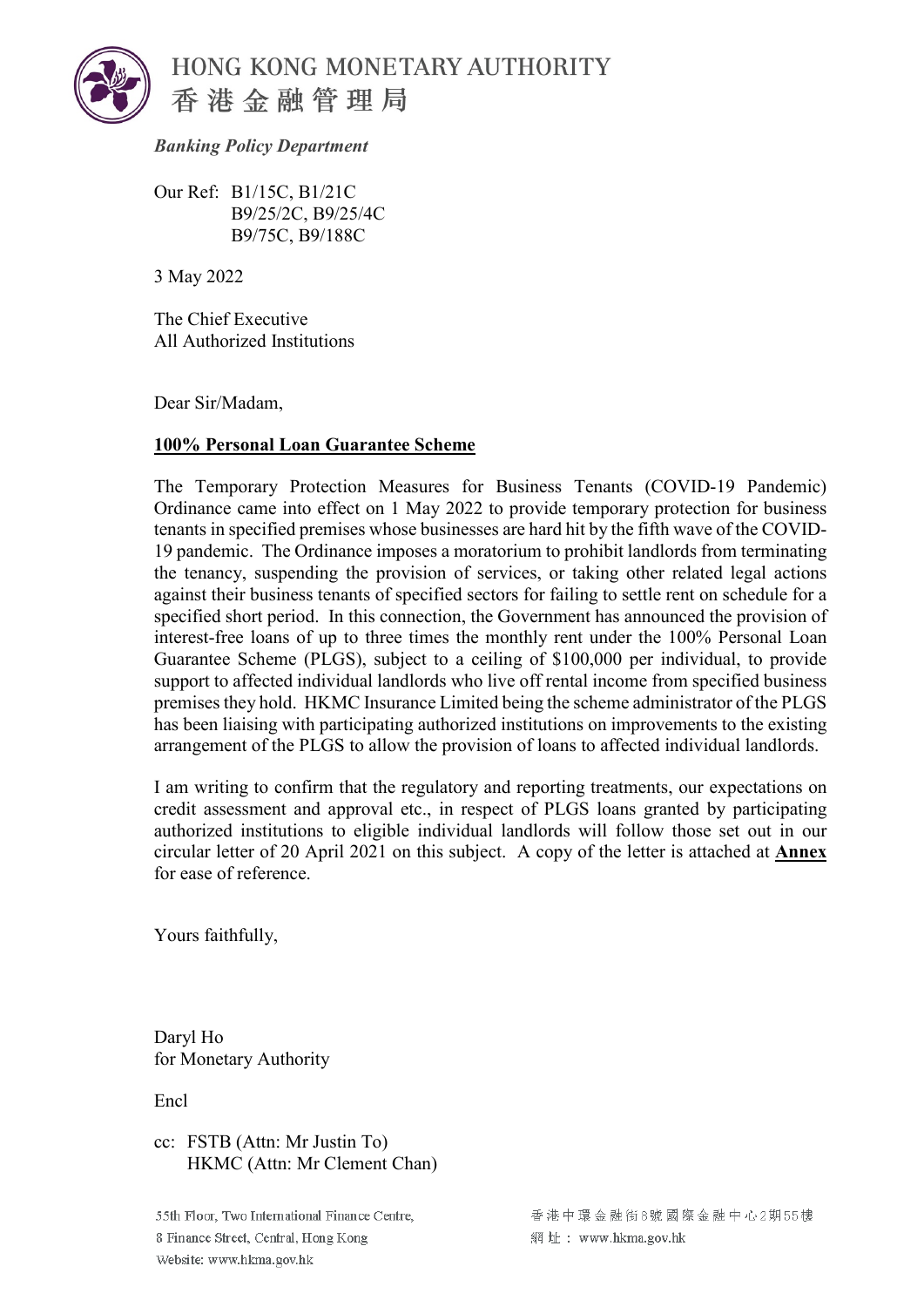Annex

HONG KONG MONETARY AUTHORITY 香港金融管理局

*Banking Policy Department* 

Our Ref: B1/15C, B1/21C B9/25/2C, B9/25/4C B9/75C, B9/188C

20 April 2021

The Chief Executive All Authorized Institutions

Dear Sir/Madam,

# **100% Personal Loan Guarantee Scheme**

The Financial Secretary proposed in the 2021-22 Budget the introduction of a 100% Personal Loan Guarantee Scheme ("PLGS") administered by the HKMC Insurance Limited (HKMCI) to provide a supplementary financing option for individuals suffering from cessation of main recurrent incomes from employment due to the Coronavirus Disease 2019 pandemic. Under the scheme, the HKMCI will rely on the professional expertise, judgement and care of participating lender institutions in conducting customer due diligence and verification of applicants' eligibility for concessionary low-interest loans. After drawdowns, the loans will be sold by the institutions to The Hong Kong Mortgage Corporation Limited (HKMC) without recourse. The Government will provide funding to the HKMC for the purchase of loans. On 26 March 2021, the Finance Committee of the Legislative Council approved a HK\$15 billion commitment by the Government for the PLGS. The Government has issued a letter of comfort to the Monetary Authority confirming its commitment under the PLGS.

I am writing to set out the policy intent of the HKMA on the relevant regulatory treatments in respect of a loan granted by any participating authorized institution ("AI") to an eligible borrower under the PLGS in the following paragraphs.

## *Regulatory and reporting treatments*

Based on the arrangement of the PLGS, for the period between the loan drawdown and the money settlement of the loan, an AI is considered to have an exposure to the HKMC which is fully covered by the Government's commitment under the PLGS. It follows that: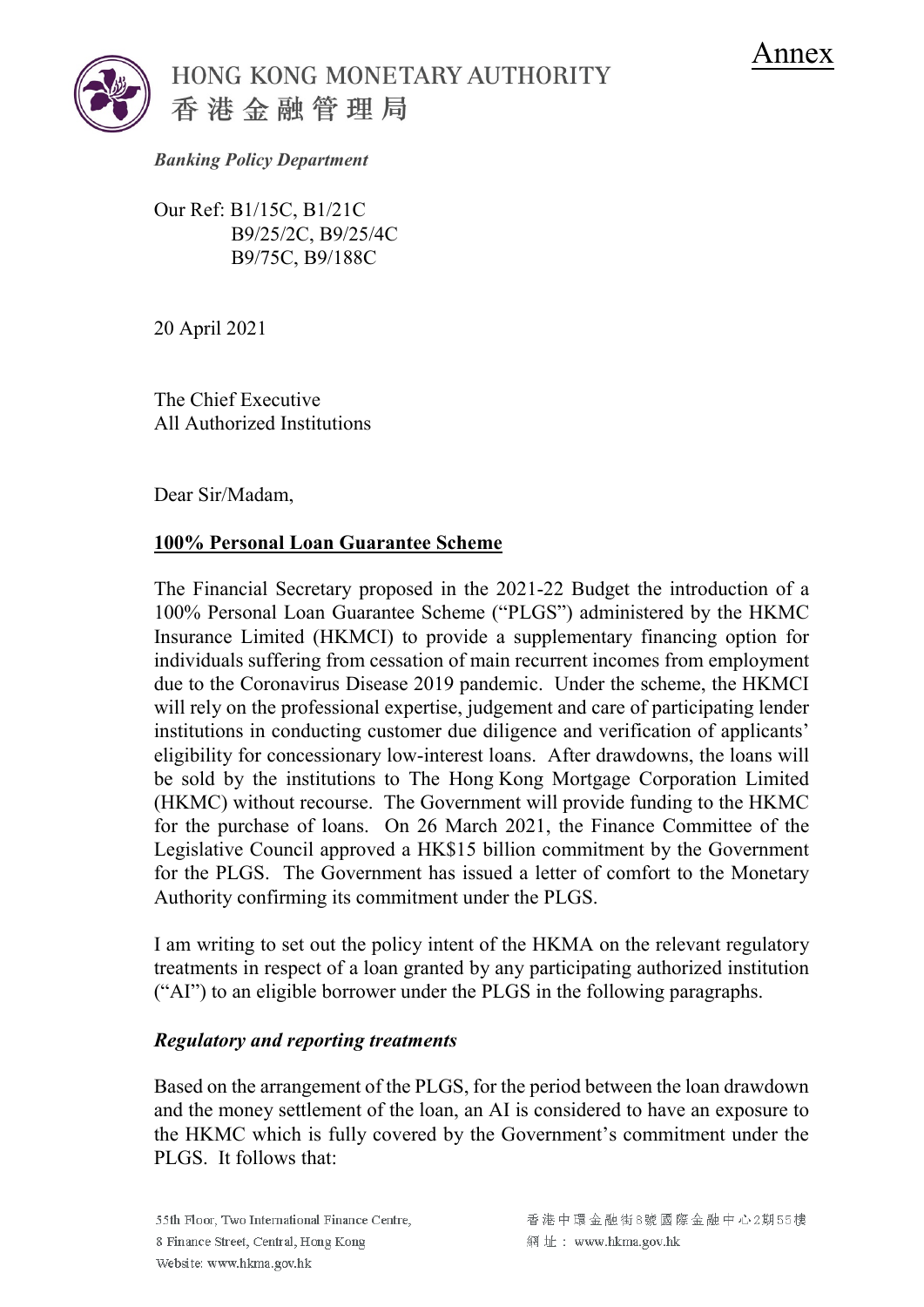*Treatments under Banking (Exposure Limits) Rules ("BELR") and Banking (Capital) Rules ("BCR")*

- **BELR** the letter of comfort referred to above will be approved for the purposes of the BELR Rule 57(1)(d) in respect of an AI's exposure to the HKMC. Accordingly, the amount so covered is deducted from the AI's exposures to the HKMC.
- **BCR**
	- a) for the STC approach and the BSC approach an AI may treat its exposure to the HKMC as covered by the commitment of the Government, and riskweight the exposure as an exposure guaranteed by the Government; and
	- b) for the IRB approach an AI should seek the Monetary Authority ("MA")'s exemption approval under section 12(1) of the BCR and apply the STC approach for loans granted under the PLGS instead<sup>[1](#page-2-0)</sup>. The HKMA will process the application expeditiously.
- **SPM module CR-G-7** after taking into account the arrangements in relation to the PLGS, applying the underlying principle of paragraph 3.2.4 of the module, the HKMA would not consider it unreasonable for an AI to regard the cover of the Government's commitment for the PLGS as enabling the AI to treat an exposure to the HKMC under the Scheme as "secured" (in the sense of there being a separate obligation to pay by the Government) for risk management purposes.

#### *Banking return reporting arrangements*

- Regarding the Capital Adequacy Ratio return<sup>[2](#page-2-1)</sup>,
	- a) under the BSC approach, the receivables should be reported as "Loans to or guaranteed by the sovereigns of Tier 1 countries" with a 0% risk weight; and
	- b) under the STC approach, the receivables should be reported as "public sector entity exposures" (under the subcategory of "domestic PSEs" before CRM and "sovereign exposures" with a 0% risk weight after CRM; and

<span id="page-2-0"></span> $\overline{a}$ <sup>1</sup> The absence of credit assessment on the part of a lender and the irrelevance of repayment ability of borrowers under the PLGS will effectively render the IRB AI unable to derive the required IRB parameters (notably the probability of default associated with borrowers and the loss given default associated with the credit facility) in accordance with applicable requirements of the BCR. The IRB approach is therefore inoperable for this type of exposures.

<span id="page-2-1"></span><sup>&</sup>lt;sup>2</sup> AIs using the IRB approach for their credit risk should seek the MA's exemption approval under section 12(1) of the BCR and apply the STC approach for such exposures.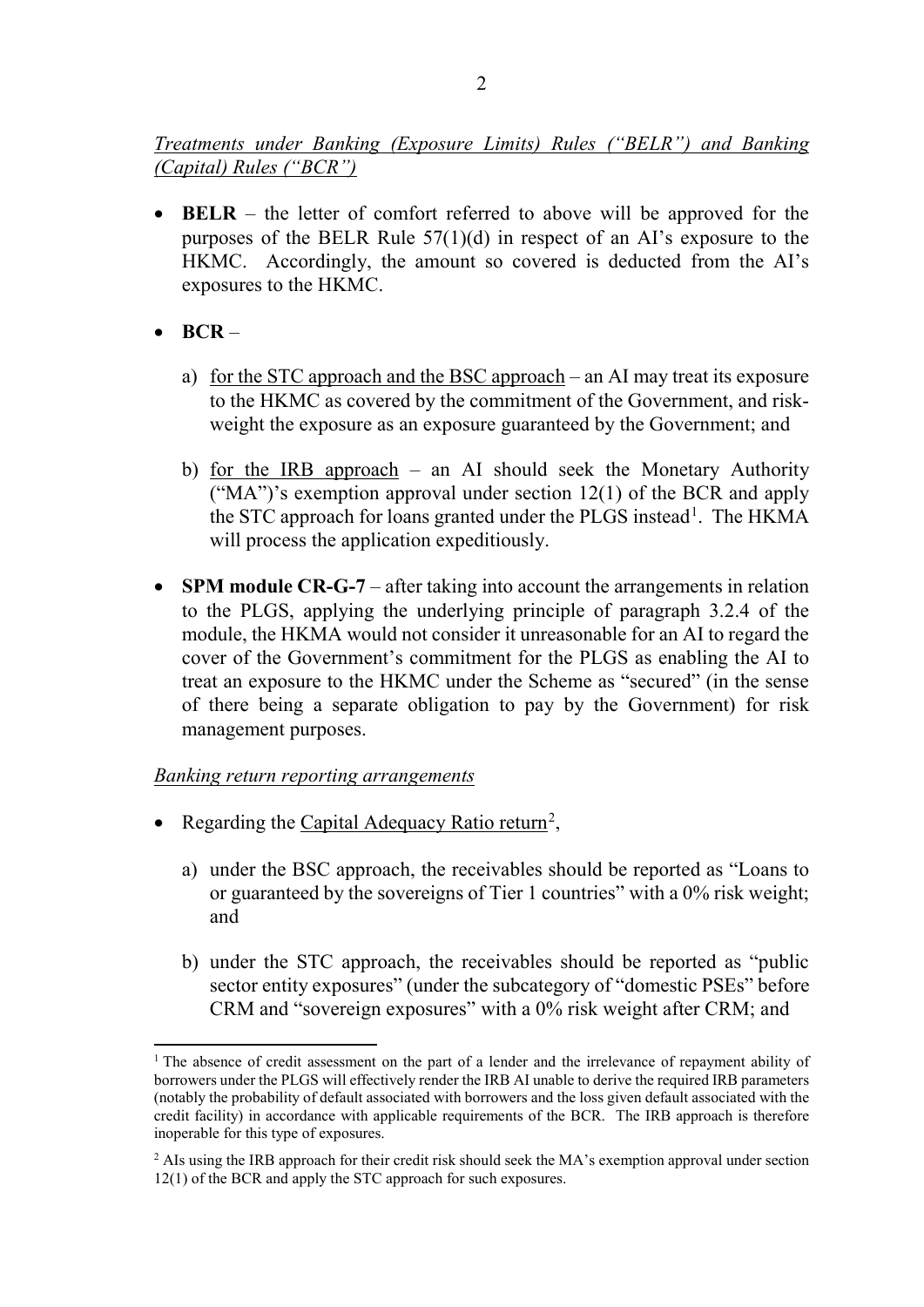- Regarding the Large Exposures return,
	- a) for Part I, II and III, if exposure to the HKMC is reported in these parts, any outstanding receivables from the HKMC under the PLGS at quarterend should be reported in the "Memorandum item: Deductions"; and
	- b) for Part IV, any outstanding receivables from the HKMC under the PLGS at quarter-end are treated as an exempted exposure and should be reported as an indirect exposure to the Government.
- For other banking returns, outstanding receivables as at the reporting dates should be reported as exposures to the HKMC as necessary in accordance with the completion instructions.

### *Credit assessment and approval*

A participating AI is expected to check the eligibility of an applicant against the criteria specified under the PLGS. As the loan will be transferred without recourse by the participating AI to the HKMC shortly after it is created, the HKMA considers that the credit risk exposure of the AI is minimal. Accordingly, the HKMA's supervisory requirements on credit assessment and credit risk management set out in the SPM module CR-G-2 do not apply to loans covered by the PLGS.

Considering the policy intent of the PLGS is to tide members of the public over the temporary financial hardship induced by the pandemic, AIs are expected not to take any credit actions which may result in a tightening of existing credit to the borrower, on knowledge of his or her application under the PLGS. The HKMA has established an arrangement with the HKMC to handle complaints and feedback received from the public about unfair treatment of borrowers under the PLGS.

Taking the opportunity, the HKMA would like to express appreciation to AIs once again for the relief measures they have introduced to personal customers since the outbreak of the pandemic, and call on AIs to continue to adopt a sympathetic attitude towards customers facing transient financial difficulties during the pandemic.

Regarding disclosure in respect of consumer protection, please refer to the communications of the HKMC with the participating AIs for details.